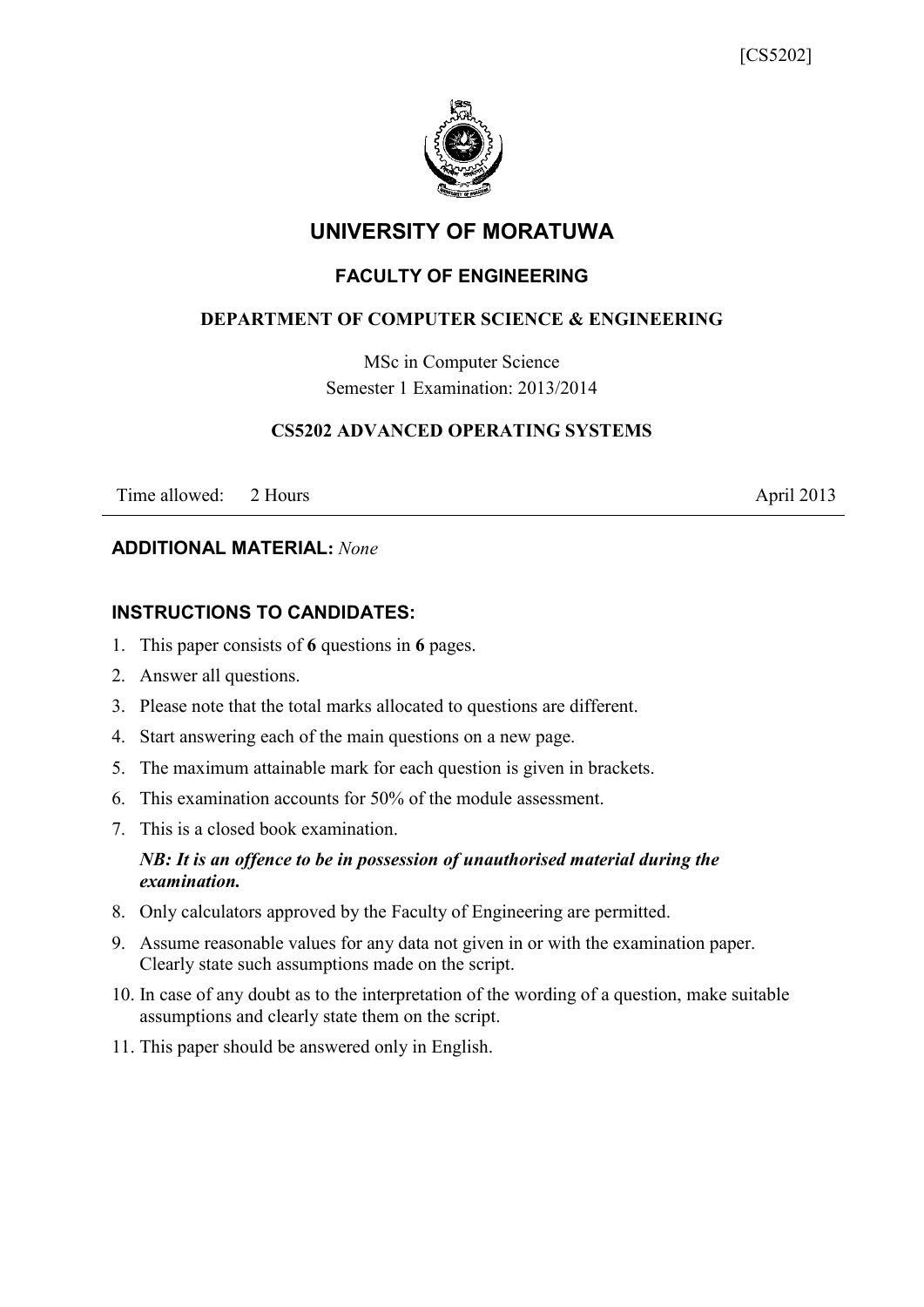# **Question 1 (15 marks)**

Select the most appropriate answer, and write the corresponding sub question number and the answer number in your answer book.  $[15 \times 1]$ 

| (i)    | Instruction processing consists of two steps:                                                                                                                                                          |                            |  |
|--------|--------------------------------------------------------------------------------------------------------------------------------------------------------------------------------------------------------|----------------------------|--|
|        | A) execute and halt                                                                                                                                                                                    | B) instruction and execute |  |
|        | C) instruction and halt                                                                                                                                                                                | D) fetch and execute       |  |
| (ii)   | is a unit of activity characterized by the execution of a sequence of<br>A<br>instructions, a current state, and an associated set of system resources.                                                |                            |  |
|        | A) identifier                                                                                                                                                                                          | B) kernel                  |  |
|        | C) process                                                                                                                                                                                             | D) state                   |  |
| (iii)  | Which is NOT a multithreading model?                                                                                                                                                                   |                            |  |
|        | A) One-to-One                                                                                                                                                                                          | B) One-to-Many             |  |
|        | C) Many-to-One                                                                                                                                                                                         | D) Many-to-Many            |  |
| (iv)   | Which of the following occurs when multiple processes or threads read and write data<br>items so that the final result depends on the order of execution of instructions in the<br>multiple processes? |                            |  |
|        | A) Atomic operation                                                                                                                                                                                    | B) Deadlock                |  |
|        | C) Livelock                                                                                                                                                                                            | D) Race condition          |  |
| (v)    | Which of the following is a high-level abstraction that provides a convenient and effective<br>mechanism for process synchronization?                                                                  |                            |  |
|        | A) Atomic operation                                                                                                                                                                                    | B) Co-routine              |  |
|        | C) Critical section                                                                                                                                                                                    | D) Monitor                 |  |
| (vi)   | Relocation register value is 14,000 and limit register value is 2,048. Logical address is<br>2,346. What is the physical address?                                                                      |                            |  |
|        | A) $2,048$                                                                                                                                                                                             | B) 2,346                   |  |
|        | $C)$ 16,346                                                                                                                                                                                            | D) This address is invalid |  |
| (vii)  | In Dynamic Partitioning technique of memory management, the placement algorithm that<br>chooses the block that is closest in size to the request is called                                             |                            |  |
|        | A) first-fit                                                                                                                                                                                           | B) best-fit                |  |
|        | C) last-fit                                                                                                                                                                                            | $D)$ next-fit              |  |
| (viii) | The page table for each process maintains .                                                                                                                                                            |                            |  |
|        | A) physical memory location of the process                                                                                                                                                             |                            |  |
|        | B) logical memory location of the process                                                                                                                                                              |                            |  |
|        | C) frame location for each page of the process                                                                                                                                                         |                            |  |
|        | D) page location for each frame of the process                                                                                                                                                         |                            |  |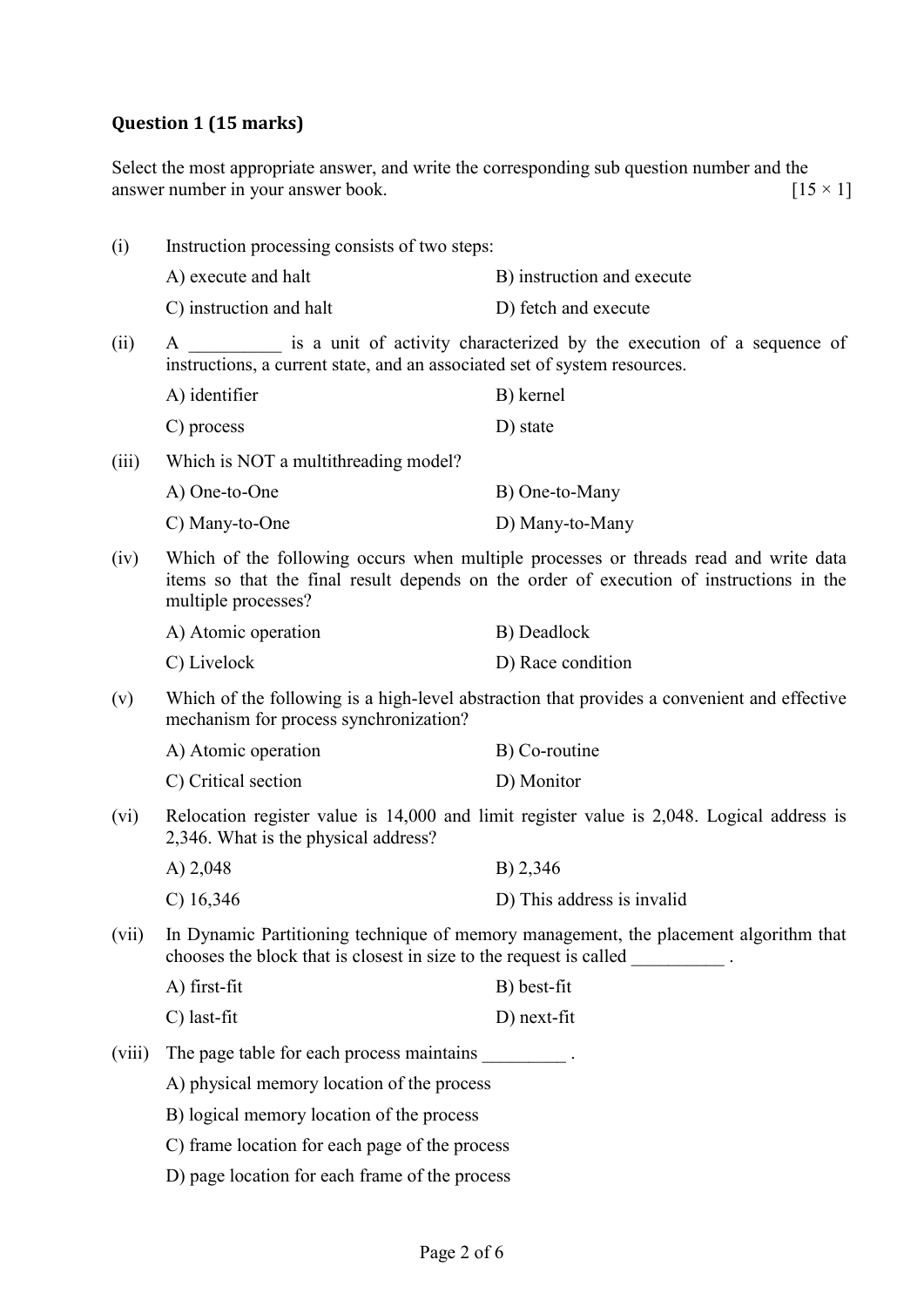| (ix)                                                                                                                                                                                                                             | chooses only among the resident pages of the process that generated the<br>page fault in selecting a page to replace. |                                                                                           |
|----------------------------------------------------------------------------------------------------------------------------------------------------------------------------------------------------------------------------------|-----------------------------------------------------------------------------------------------------------------------|-------------------------------------------------------------------------------------------|
|                                                                                                                                                                                                                                  | A) frame replacement policy                                                                                           | B) global replacement policy                                                              |
|                                                                                                                                                                                                                                  | C) local replacement policy                                                                                           | D) page placement policy                                                                  |
| Suppose 64 frames are to be allocated to 2 processes. Process $P$ requests 30 pages while<br>(x)<br>process $Q$ requests 90 pages. How many frames will be allocated to process $P$ under the<br>Proportional Allocation scheme? |                                                                                                                       |                                                                                           |
|                                                                                                                                                                                                                                  | $A)$ 16                                                                                                               | $B)$ 30                                                                                   |
|                                                                                                                                                                                                                                  | $C$ ) 48                                                                                                              | D) 90                                                                                     |
| $(x_i)$                                                                                                                                                                                                                          | Which of the following is a technique that smoothes out peaks in I/O demands?                                         |                                                                                           |
|                                                                                                                                                                                                                                  | A) Blocking                                                                                                           | B) Buffering                                                                              |
|                                                                                                                                                                                                                                  | C) Smoothing                                                                                                          | D) Tracking                                                                               |
| (xii)                                                                                                                                                                                                                            | Which is an advantage of contiguous allocation of disk space?                                                         |                                                                                           |
|                                                                                                                                                                                                                                  | $(p)$ Simple to implement<br>$(q)$ Support sequential access<br>$(r)$ Support random access                           |                                                                                           |
|                                                                                                                                                                                                                                  | A) $(p)$ and $(q)$ only                                                                                               | B) $(p)$ and $(r)$ only                                                                   |
|                                                                                                                                                                                                                                  | C) $(q)$ and $(r)$ only                                                                                               | D) All three                                                                              |
| (xiii)<br>Which layer in a layered file system handles read and write operations to a given physical<br>block.                                                                                                                   |                                                                                                                       |                                                                                           |
|                                                                                                                                                                                                                                  | A) Basic file system                                                                                                  | B) File organization module                                                               |
|                                                                                                                                                                                                                                  | $C$ ) I/O control                                                                                                     | D) Logical file system                                                                    |
| (xiv)                                                                                                                                                                                                                            | damage or a fatal error to the system?                                                                                | Which of the following tasks must meet its deadline, otherwise it will cause unacceptable |
|                                                                                                                                                                                                                                  | A) Aperiodic task                                                                                                     | B) Hard real-time task                                                                    |
|                                                                                                                                                                                                                                  | C) Periodic task                                                                                                      | D) Soft real-time task                                                                    |
| $\left( xy\right)$                                                                                                                                                                                                               | In general, real-time operating systems must provide:                                                                 |                                                                                           |
|                                                                                                                                                                                                                                  | $(p)$ Preemptive, priority-based scheduling<br>$(q)$ Nonpreemptive kernels<br>$(r)$ Latency must be minimized         |                                                                                           |
|                                                                                                                                                                                                                                  | A) $(p)$ and $(q)$ only                                                                                               | B) $(p)$ and $(r)$ only                                                                   |
|                                                                                                                                                                                                                                  | C) $(q)$ and $(r)$ only                                                                                               | D) All three                                                                              |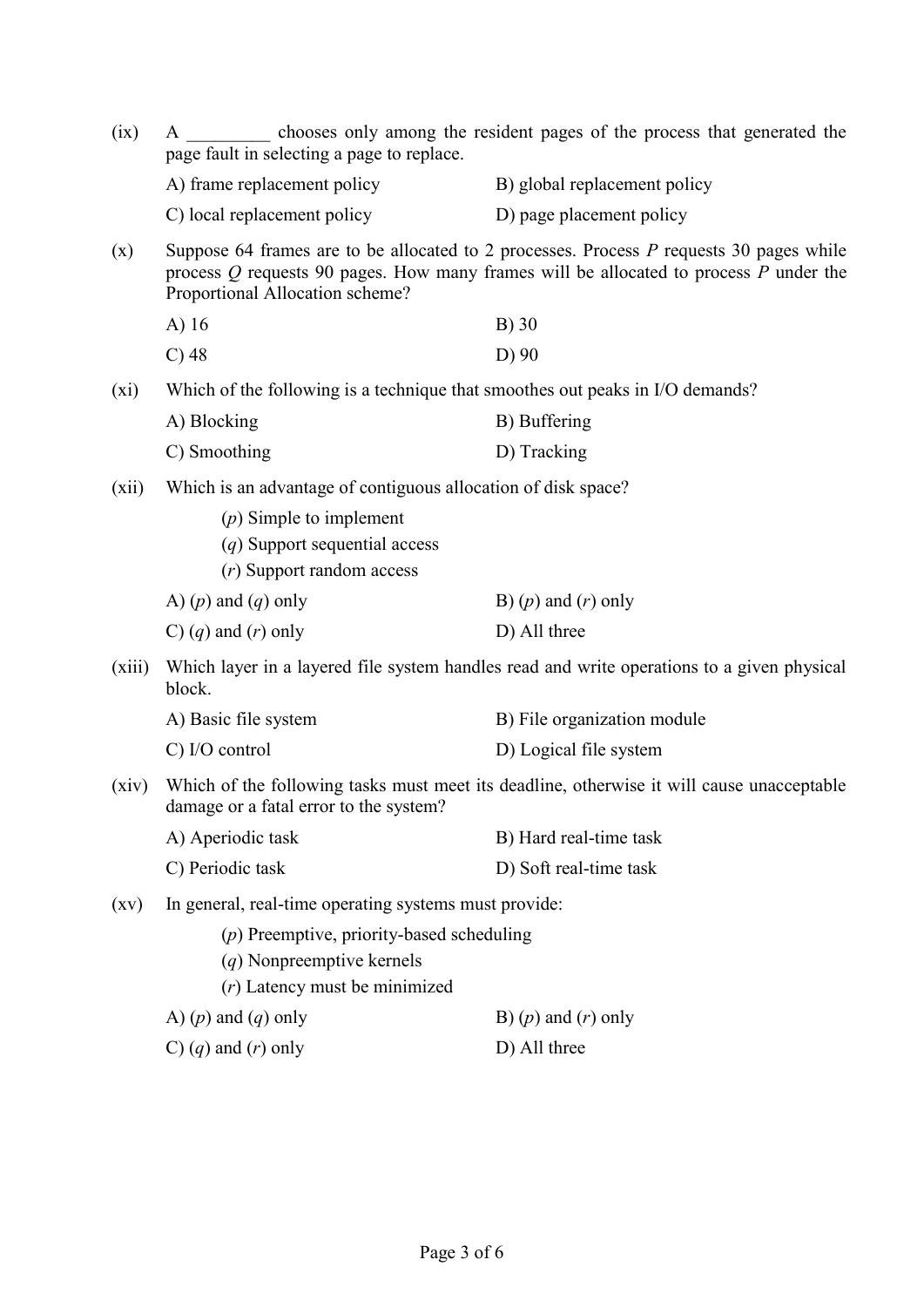# **Question 2 (10 marks)**

State whether the following statements are TRUE or FALSE. Give one sentence justification for your answer.  $[5 \times 2]$ 

- (i) If a process is swapped out, all of its threads are necessarily swapped out.
- (ii) Peterson's solution can be applied to enforce mutual exclusion among *m* threads.
- (iii) All segments of all programs must be of the same length.
- (iv) Any protection mechanism must have the flexibility to allow several processes to access the same portion (i.e., address range) of main memory.
- (v) Linux and Windows retain symbolic links when a file is deleted.

# **Question 3 (10 marks)**

Write the most appropriate short answer (word/phrase) for the following questions.  $[10 \times 1]$ 

- (i) A process in the state is in main memory and available for execution.
- (ii) It is necessary to the activities of various threads so they do not interfere with each other or corrupt data structures.
- $\lim_{x \to a} A$  is a mutual exclusion mechanism in which a process executes in an infinite loop waiting for the value of a lock variable to indicate availability.
- (iv) The \_\_\_\_\_\_\_\_\_\_\_\_\_\_\_\_\_\_\_\_\_\_ is a directed graph that depicts a state of the system of resources and processes, with each process and each resource represented by a node.
- (v) Logical memory address is generated by the \_\_\_\_\_\_\_\_\_\_\_\_\_\_\_\_.
- (vi) As time goes on, memory becomes more and more fragmented and memory utilization declines, creating a phenomenon referred to as \_\_\_\_\_\_\_\_\_\_\_\_\_\_\_\_\_\_\_\_\_\_\_\_\_\_\_\_\_\_\_\_\_
- (vii) The portion of a process that is actually in main memory at any time is defined to be the  $\overline{\phantom{a}}$  of the process.
- (viii) \_\_\_\_\_\_\_\_\_\_\_\_\_\_\_\_\_\_\_\_\_\_\_\_\_\_\_ records each update to the file system as a transaction.
- (ix) In \_\_\_\_\_\_\_\_\_\_\_\_\_\_\_\_\_\_\_\_\_\_ systems correctness depends not only on logical result but also time at which results are produced.
- $(x)$  In rate monotonic scheduling, shorter the period of a process, the priority.

### **Question 4 (15 marks)**

| (i)  | What is scheduling and why is it important?                                     |  |
|------|---------------------------------------------------------------------------------|--|
| (ii) | Discuss how throughput and maximum waiting time scheduling criteria conflict in |  |
|      | certain settings.                                                               |  |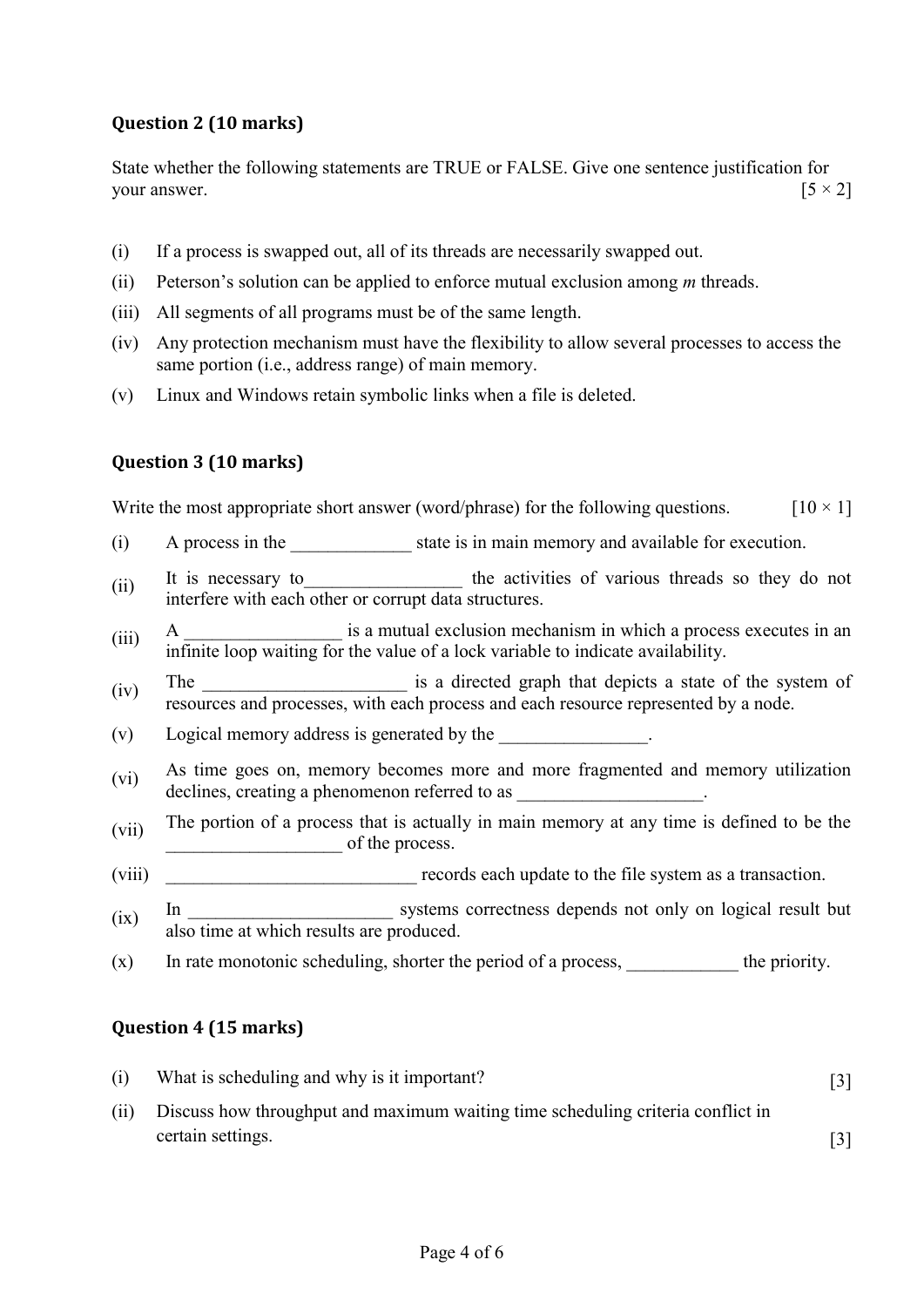| (iii) | There are three processes $P$ , $Q$ , and $R$ with execution times of 10 ms, 6 ms, and 4 ms,<br>respectively. All the processes arrive at the same time in the order of $P$ , $Q$ , and $R$ . |                   |
|-------|-----------------------------------------------------------------------------------------------------------------------------------------------------------------------------------------------|-------------------|
|       | A) Calculate the turnaround time for each process, if the scheduling algorithm is first<br>come first serve.                                                                                  | $\lceil 2 \rceil$ |
|       | B) Calculate the turnaround time for each process, if the scheduling algorithm is<br>shortest job first.                                                                                      | [2]               |
|       | C) For $(A)$ and $(B)$ calculate the average execution time.                                                                                                                                  | $\lceil 2 \rceil$ |
|       | D) Based on answers to (C), what is the more appropriate scheduling algorithm?                                                                                                                | $\lceil 1 \rceil$ |
|       | E) Can you generalize the answer for (D) above for any scheduling problem? Explain<br>your answer.                                                                                            |                   |

# **Question 5 (20 marks)**

| (i) | Briefly explain how logical to physical address translation happens with hierarchical |     |
|-----|---------------------------------------------------------------------------------------|-----|
|     | page tables.                                                                          | [4] |

- (ii) Briefly explain the steps involved in handling a page fault. [3]
- (iii) It is known that memory access time of a particular system is 100 ns and average page-fault service time is 6 ms. If one access out of 2,500 causes a page fault under demand paging, what is the effective access time? [3]
- (iv) Following graph illustrates CPU utilization vs. degree of multiprogramming. Briefly describe why the graph show such a behaviour while focusing on regions (X) and (Y) on the graph.  $[4]$



degree of multiprogramming

(v) Compare and contrast consistency semantics of Unix File System (UFS), Network File System (NFS), and Andrew File System (AFS). [6]